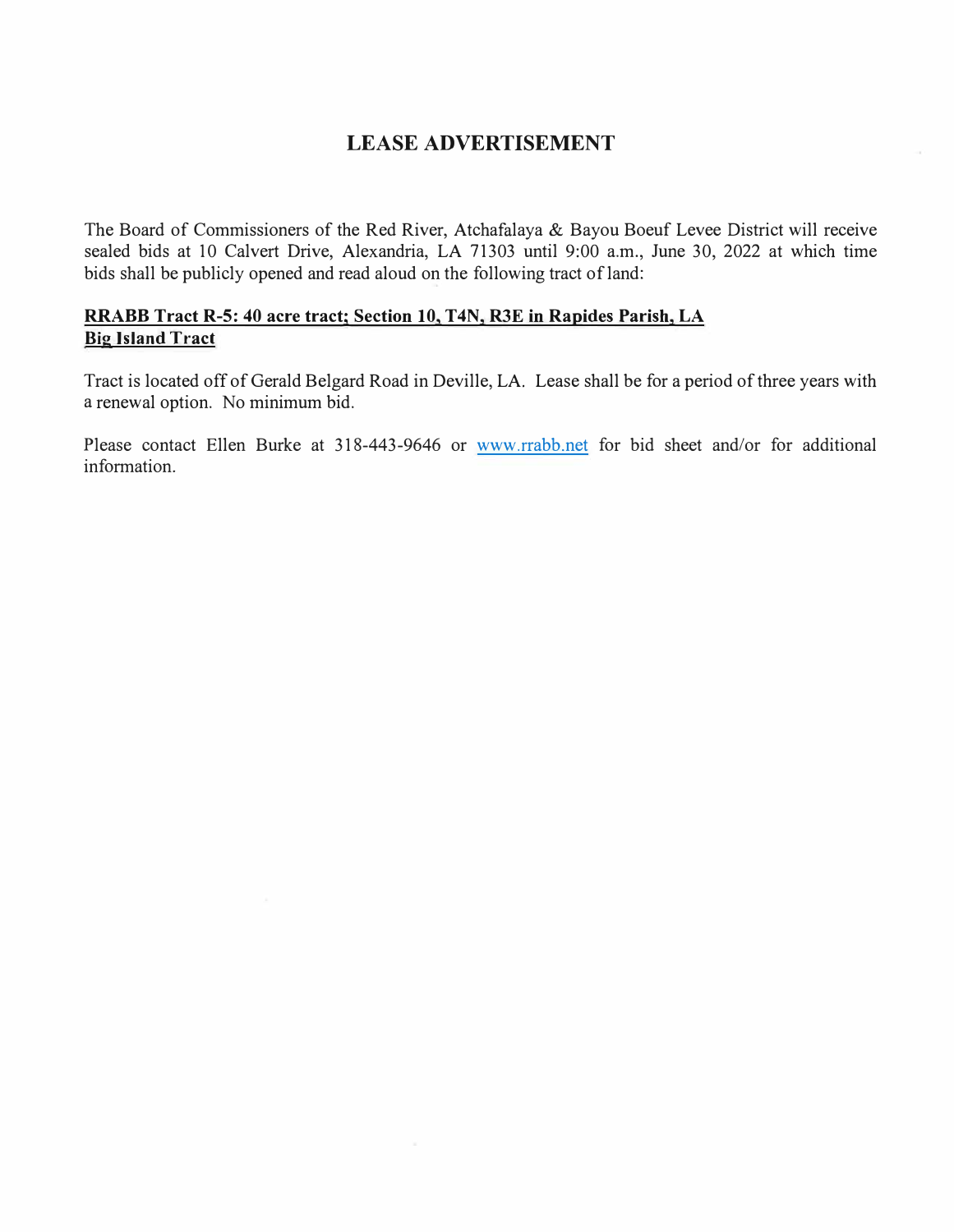## **LEASE INFORMATION AND DESCRIPTION**

The Board of Commissioners of the Red River, Atchafalaya & Bayou Boeuf Levee District will receive sealed bids at 10 Calvert Drive, Alexandria, LA 71303 until 9:00 a.m., June 30, 2022 at which time bids shall be publicly opened and read aloud on the following tract of land:

#### **RRABB Tract R-5: 40 acre tract; Section 10, T4N, R3E in Rapides Parish, LA Big Island Tract**

Bids must be sealed and identified on the outside of the envelope as "Bid for RRABB 40 acre lease". Bids received after closing time shall be returned unopened.

Lease shall be written for a period of three years beginning July 2022 through August 2025. Each person who submits a bid shall deposit with the bid an amount equal to ten percent of the bid. The deposit shall be in the form of a certified check or a money order; otherwise the bid will be rejected. No minimum bid.

Liability insurance with the minimum amount of \$1 million with the Red River, Atchafalaya & Bayou Boeuf Levee District named as additional insured shall be provided. Right of entry into property is not guaranteed.

The district shall accept the highest responsive, responsible bid and reserves the right to reject any and all bids and to waive any informality.

Please contact Ellen Burke at 318-443-9646 or www.rrabb.net for bid sheet and/or for additional information.

#### Directions to Tract:

From Hwy. 28 East in Deville, turn right onto Hwy. 1207 (Buckeye Road). Continue on Hwy. 1207 until you come to the a 4-way intersection (Buckeye Crossroads) and turn right onto Hwy. 115. Travel approx. 1.3 miles and turn left onto Hwy. 1206. Travel approx. 1.4 miles and turn right onto Gerald Belgard Road, which is gravel, and then travel approx. 0.2 miles and the property is located on both sides of Gerald Belgard Road.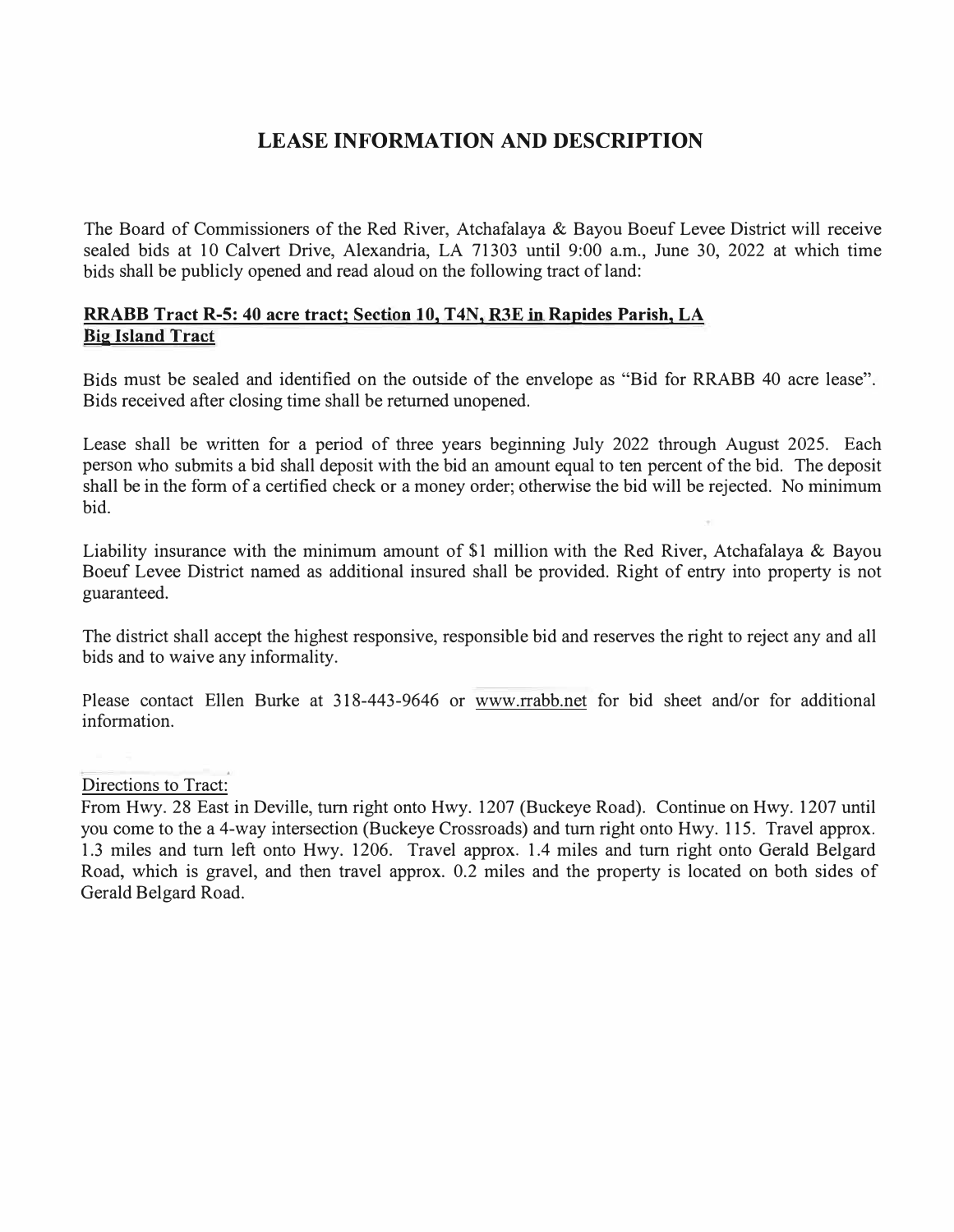## RED RIVER, ATCHAFALAYA & BAYOU BOEUF LEVEE DISTRICT

Christopher Dauzat, Vice President Avoyelles



**BOARD OF COMMISSIONERS** Chris Roy, Jr, President

Rapides 10 Calvert Drive Alexandria, Louisiana 71303-3519 Phone (318) 443-9646 Fax (318) 443-9650 www.rrabb.net

Andrew C. Leon, Commissioner St. Landry



# **BID SHEET**

# Red River, Atchafalaya & Bayou Boeuf Levee District

Lease Land Description:

|                      | RRABB Tract R-5: 40 acre tract; Section 10, T4N, R3E in<br>Rapides Parish, Louisiana<br><b>Big Island Tract</b>                                                                                                                |  |
|----------------------|--------------------------------------------------------------------------------------------------------------------------------------------------------------------------------------------------------------------------------|--|
| Line A:              | I Bid \$                                                                                                                                                                                                                       |  |
| Line B:              | Total yearly amount: \$ (Line A x 40)                                                                                                                                                                                          |  |
| Line C:              | Total amount for the three year lease term: $\frac{1}{2}$ (Line B x 3)                                                                                                                                                         |  |
| Line D:              | rejected)                                                                                                                                                                                                                      |  |
|                      | Signature                                                                                                                                                                                                                      |  |
|                      |                                                                                                                                                                                                                                |  |
|                      | Address experience and the contract of the contract of the contract of the contract of the contract of the contract of the contract of the contract of the contract of the contract of the contract of the contract of the con |  |
|                      | Address and the contract of the contract of the contract of the contract of the contract of the contract of the contract of the contract of the contract of the contract of the contract of the contract of the contract of th |  |
| Telephone Number (s) |                                                                                                                                                                                                                                |  |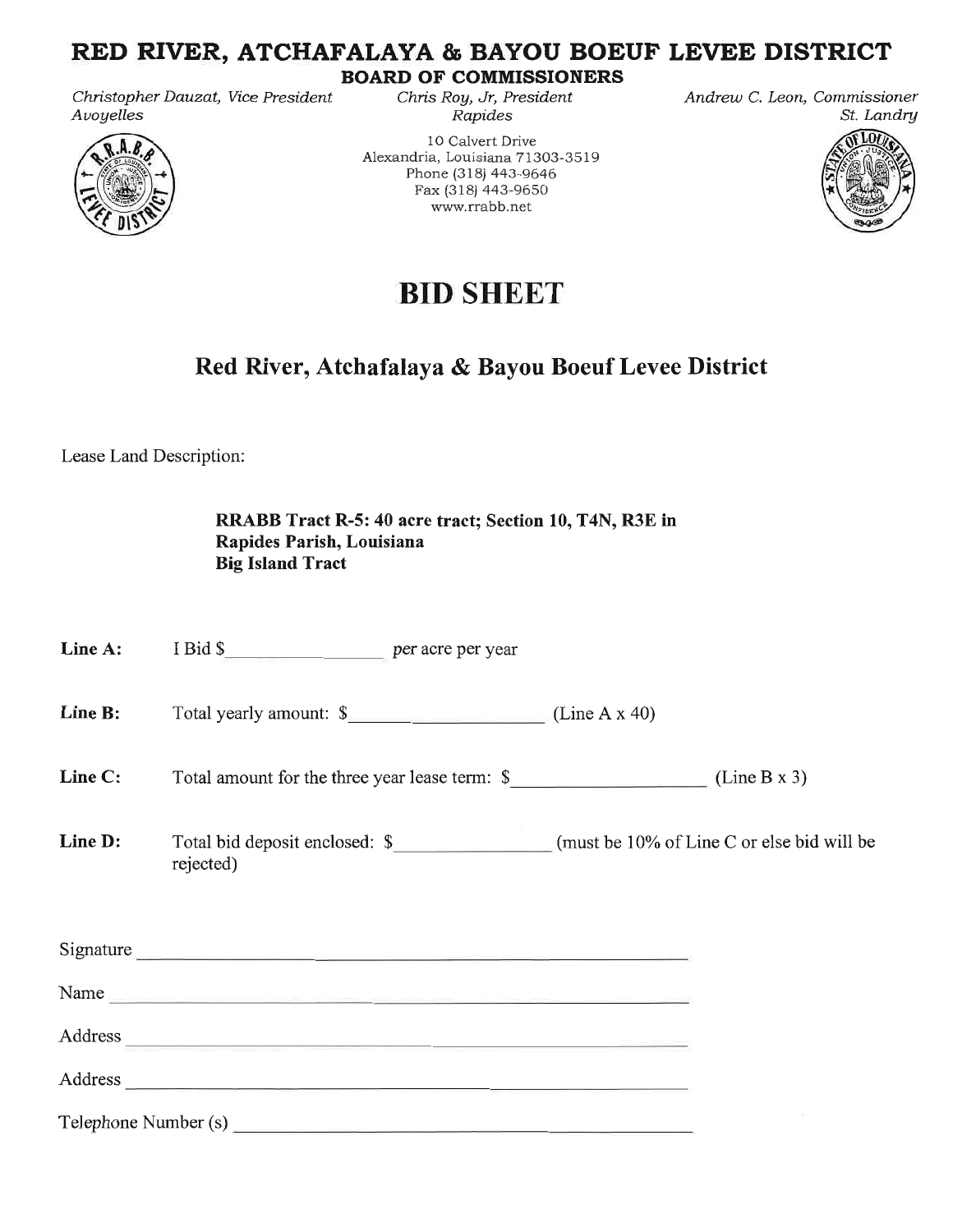